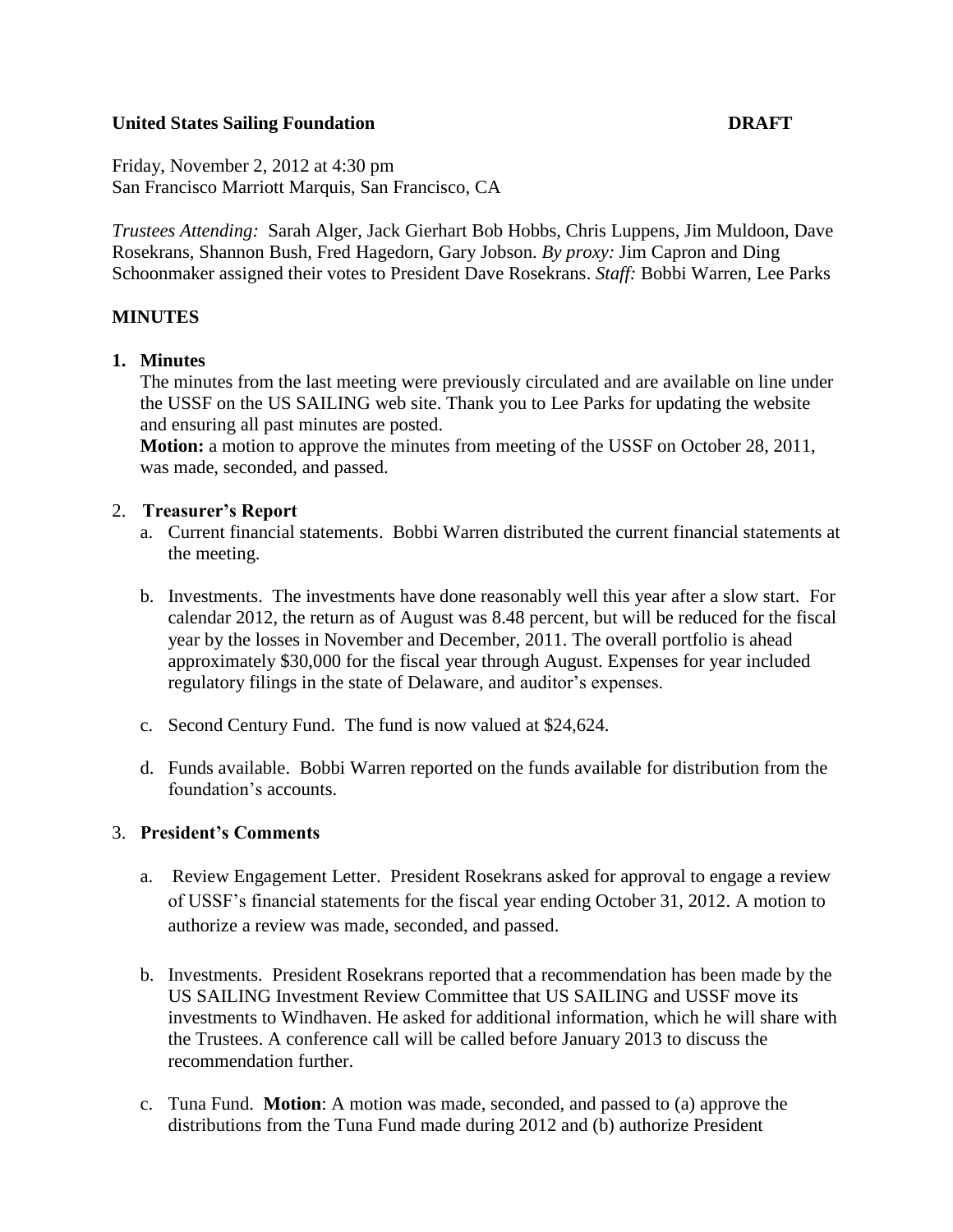Rosekrans to approve up to \$2,000 to be awarded from the Tuna Fund for 2013 pursuant to its purposes.

**5. Grant Review**. Lee Parks reported that requests have been received totaling \$179,993. The 505 Class has asked that funds be provided to support sending to containers, rather than into the boats. The Sunfish Worlds will be in the US indefinitely.

Peter MacDonald, representing the 29er class, thanked USSF for their support. Last year they had 8-9 boats at the Worlds. There were more than 200 boats in the regatta.

Lee Parks reported that ISSA has not been able to send a team to the British Schools Dinghy Racing Association regatta in recent years due to tight scheduling. The ICSA/British Univ. goes to Great Britain every four years. Two grants were requested by Match Racing. ISAF Team racing occurs every other year.

Jack Gierhart reported that the CleverPig website, which supports youth sailing, is seeking funds to continue and expand upon its success. Peter Wilson has reached out to US SAILING as Southport Foundation is drawing down its support. Jack Gierhart is working to establish a consortium of organizations willing to provide \$2,500 a year for four years to support the website and expand it to a national, rather than regional, site. Southport Foundation is committing \$15,000 in seed money. Jack requested that USSF provide a grant of \$2,500 for four years.

David Storrs noted that Match Racing is growing rapidly and expressed his support of the mission of the Tuna Fund.

6. **Nominating Committee Report.** As chairman of the Nominating Committee, Fred Hagedorn recommended the following slate of Trustees and officers to the Trustees of USSF:

> Sarah Alger Bruce Burton Shannon Bush Jack Caldwell Jim Capron John Dane, III Jack Gierhart Bob Hobbs Fred Hagedorn Tom Hubbell Gary Jobson Chris Luppens Jim Muldoon Dave Rosekrans Ding Schoonmaker John Siegel

The following are nominated as Officers of the US Sailing Foundation: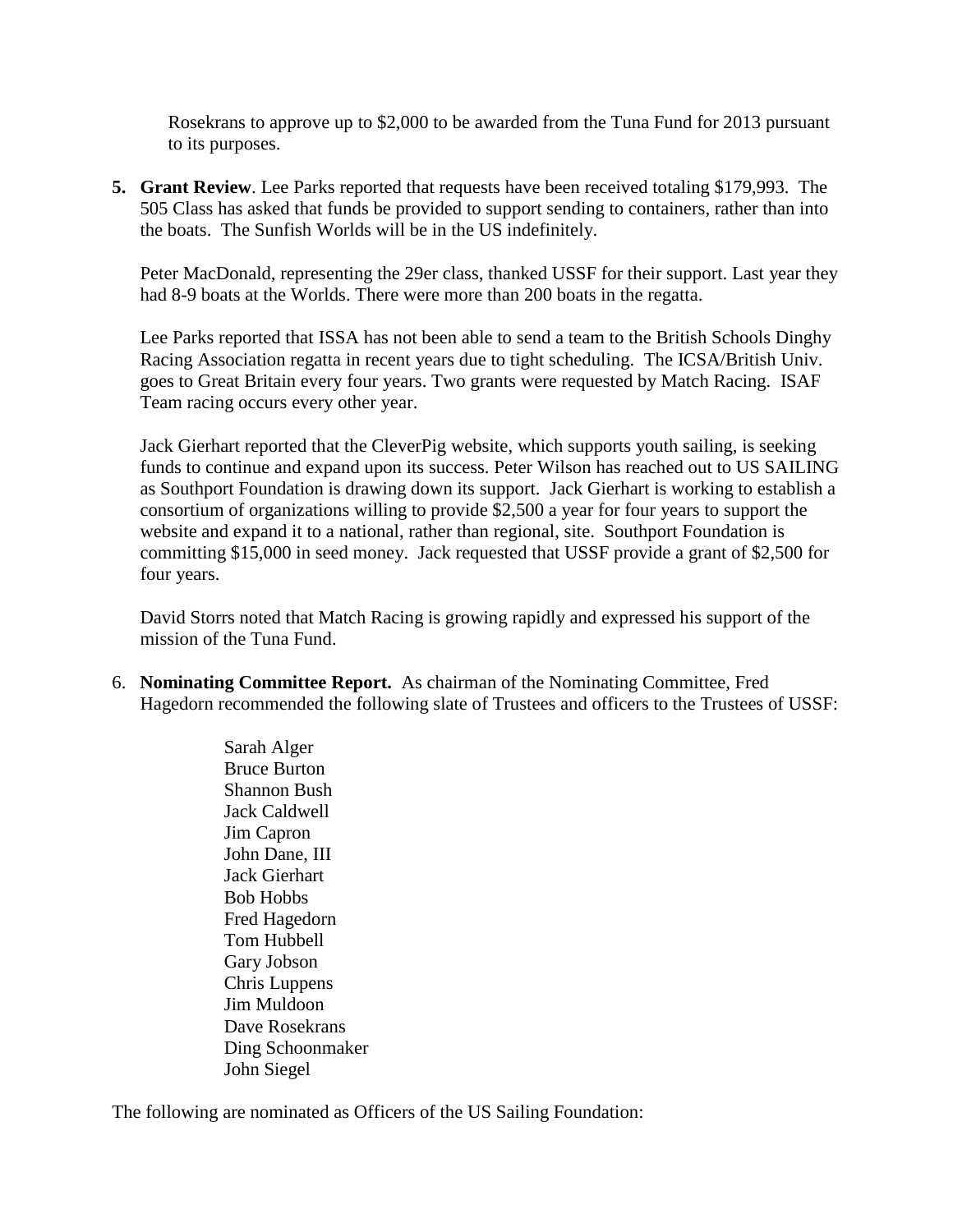Dave Rosekrans, President Fred Hagedorn, Vice President Sarah Alger, Secretary Bob Hobbs, Treasurer Chris Luppens, Web Liaison

**Motion**: a motion was made, seconded, and passed to name the above slate of trustees. **Motion**: a motion was made, seconded, and passed to name the officers listed above.

## **EXECUTIVE SESSION**

## **1. Grants Awarded.**

**Motion:** A motion was made, seconded, and passed to transfer \$24,000 from the Schoonmaker Fund to the General Fund to support awarding of the grants for Classes, as listed below:

| <b>Classes:</b>                                |          |
|------------------------------------------------|----------|
| 505 Worlds (BAR, Apr-May 2013)                 | \$4,000  |
| Lightning Worlds (ITA, June 2013)              | \$3,000  |
| 29er Worlds (DEN, July 2013)                   | \$3,000  |
| Optimist Worlds (ITA, July 2013)               | \$3,000  |
| Intl $420$ Worlds (ESP, July 2013)             | \$2,000  |
| Laser 4.7 Worlds (HUN, March 2013)             | \$3,000  |
| Laser Radial (Youth) Worlds (OMA, Dec13-Jan14) | \$3,000  |
| Snipe Worlds (BRA, Sept 2013)                  | \$3,000  |
| Total – Classes                                | \$24,000 |

**Motion:** A motion was made, seconded, and approved to transfer \$8,000 from the Schoonmaker Fund to the General Fund to support awarding of the following grants, as listed below:

| Other:                                                          |         |
|-----------------------------------------------------------------|---------|
| ISSA: British Schools Dinghy Racing Assoc. (GBR June/July 2013) | \$2,000 |
| ICSA/British Univ. Sailing Assoc. Team Race Tour                | \$3,000 |
| 2013 Nations Cup                                                | \$3,000 |
| $Total - Other:$                                                | \$8,000 |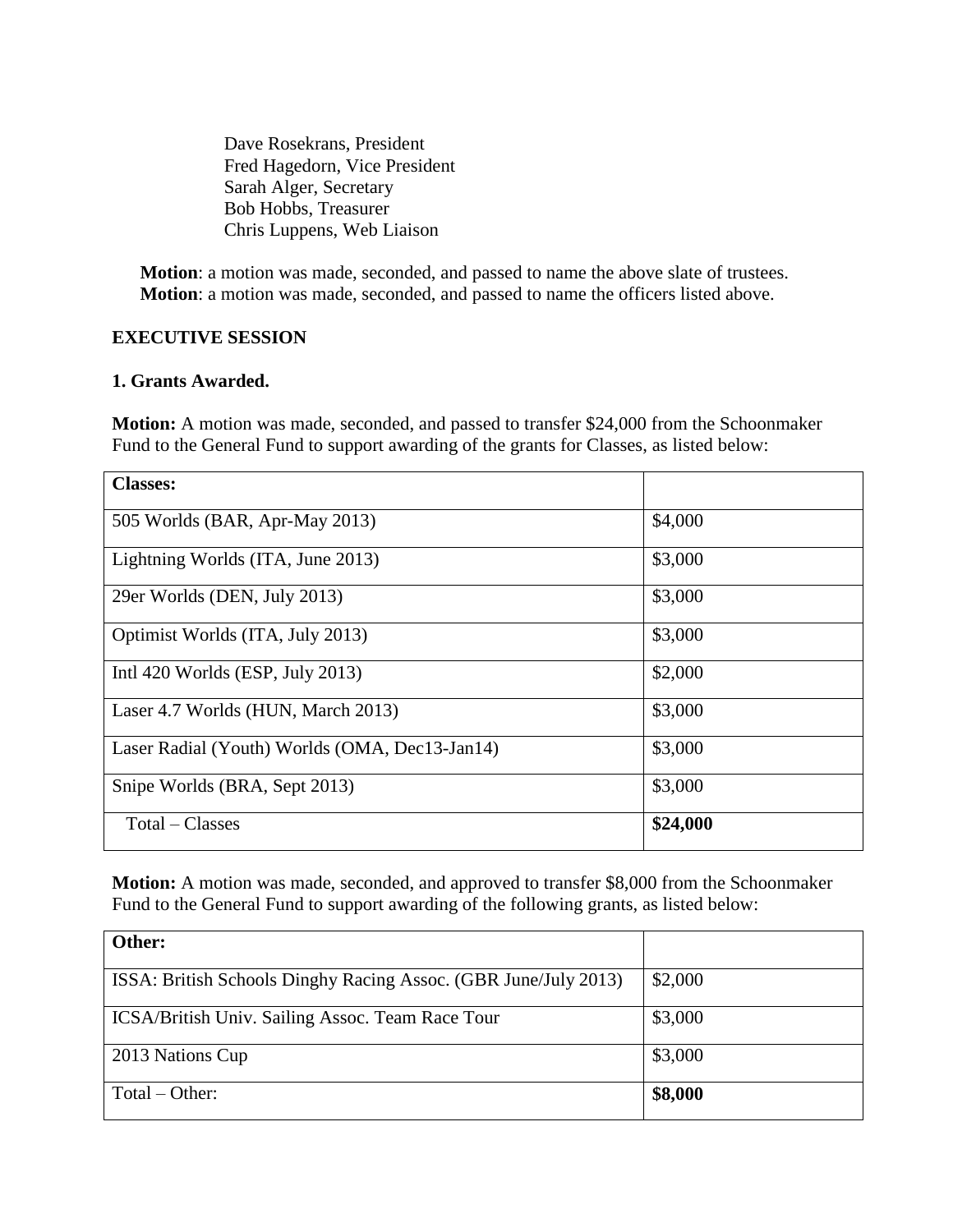**Motion:** A motion was made, seconded, and approved to transfer a total of \$6,000 – \$3,000 from the America3 Fund and \$3,000 from the Walker Fund – to the General Fund for the ISAF Youth Worlds.

**Motion:** A motion was made, seconded, and approved to award the following grants from the USSF General Fund:

| Other:                                                                                |          |
|---------------------------------------------------------------------------------------|----------|
| Royal New Zealand YS Harken Youth Intl Match Racing<br>Championship (NZL, Feb 2013)   | \$2,000  |
| Community Sailing/National Sailing Program Symposium (Jan.<br>2011) for travel grants | \$3,000  |
| One-Design Sailing Symposium for speaker honorarium(s)                                | \$2,000  |
| $Total - Other$                                                                       | \$7,000  |
| <b>TOTAL</b> of all grants                                                            | \$45,000 |

## **Additional Actions Between Meetings**

## **Grant Request – February 2012**

A grant request from the Intercollegiate Sailing Association requesting funds to help support sending the US Naval Academy Sailing Team to the 2012 World University Match Race Championships was distributed to the USSF Board of Trustees via email on February 24, 2012. The Naval Academy had received the bid to represent the US and the ICSA in this event by winning the 2011 ICSA Match Race National Championship.

**Motion:** a motion was made, seconded, and passed on March 5, 2012 via email for a grant of \$3,000 for the 2012 World University Match Race Championships.

# **Conference Call - Friday, December 21 at noon (ET)**

USSF Trustee Participants: Sarah Alger, Bruce Burton, Jack Caldwell, Jim Capron, Jack Gierhart, Fred Hagedorn, Bob Hobbs, Gary Jobson, Tom Hubbell, Chris Luppens, Jim Muldoon, Dave Rosekrans, Ding Schoonmaker, John Siegel.

**Motion:** A motion was made, seconded, and passed that the United States Sailing Foundation transfer the management of its investments to Windhaven as soon as possible, but no later than April 1, 2013. This Motion passed by a unanimous vote of those present as determined by a roll call.

# **Trustee Resignation – January 18, 2013**

Vice President and Nominating Chair Fred Hagedorn informed the Trustees that effective January 18, 2013, John Dane III has resigned from the Board of the United States Sailing Foundation. His reason for his resignation was a lack of time to commit to the foundation at this time, although he greatly appreciated his tenure and is a continuing supporter of the foundation and its aims. No further action is required at this per the Bylaws of USSF.